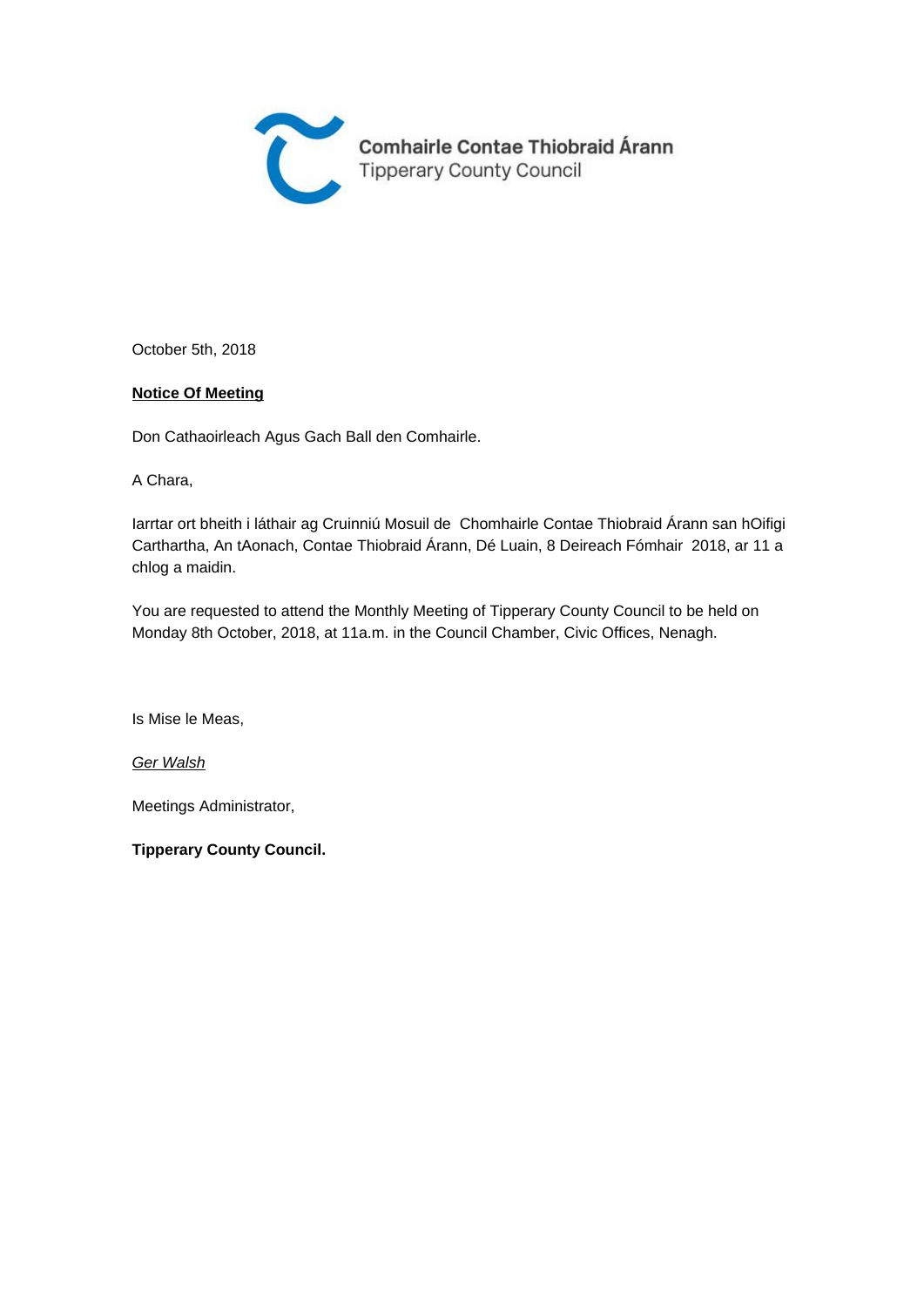# **Agenda**

### **Consideration of Minutes**

## **1.1 Minutes of Council Meeting held on the 10th September, 2018**

- **1.2 Minutes of Special Meeting held on the 18th September 2018 - To be circulated**
	- Nomination of Presidential Candidate

**Conferences / Seminars / Training**

- **2.1 Approval to Attendance (Attached)**
	- 1. AILG Autumn Training Seminar 2018
- **2.2 Reports on Conferences For noting**

**Business prescribed by Statute, Standing Orders or Resolution of the Council** 

- **3.1 Local Authority own development pursuant to Section 179 of the Planning and Development Act 2000, as amended and Part 8 of the Planning and Development Regulations 2001, as amended.**
	- Demolition of existing dilapidated single storey dwelling and sheds and the construction of 10 no. new dwelling houses comprising 4 No., 2 bedroom, two storey houses & 6 no. 3 bedroom, two storey houses, roads, footpaths, underground services, drainage systems, car parking, boundary treatments, landscaping, open spaces, connection to existing sewers and watermain and all associated site works at Pound Street, Templetuohy, Co. Tipperary.
- **3.2 Local Authority own development pursuant to Section 179 of the Planning and Development Act 2000, as amended and Part 8 of the Planning and Development Regulations 2001, as amended.**
	- Construction of a new entrance to service both a previously approved social housing development and the adjacent existing estate 'The Glebe' at Monakeeba, Mill Road, Thurles, Co. Tipperary. The existing entrance to the 'The Glebe' estate will be closed and returned to grass and car parking.

## **3.3 Local Authority own development pursuant to Section 179 of the Planning and Development Act 2000, as amended and Part**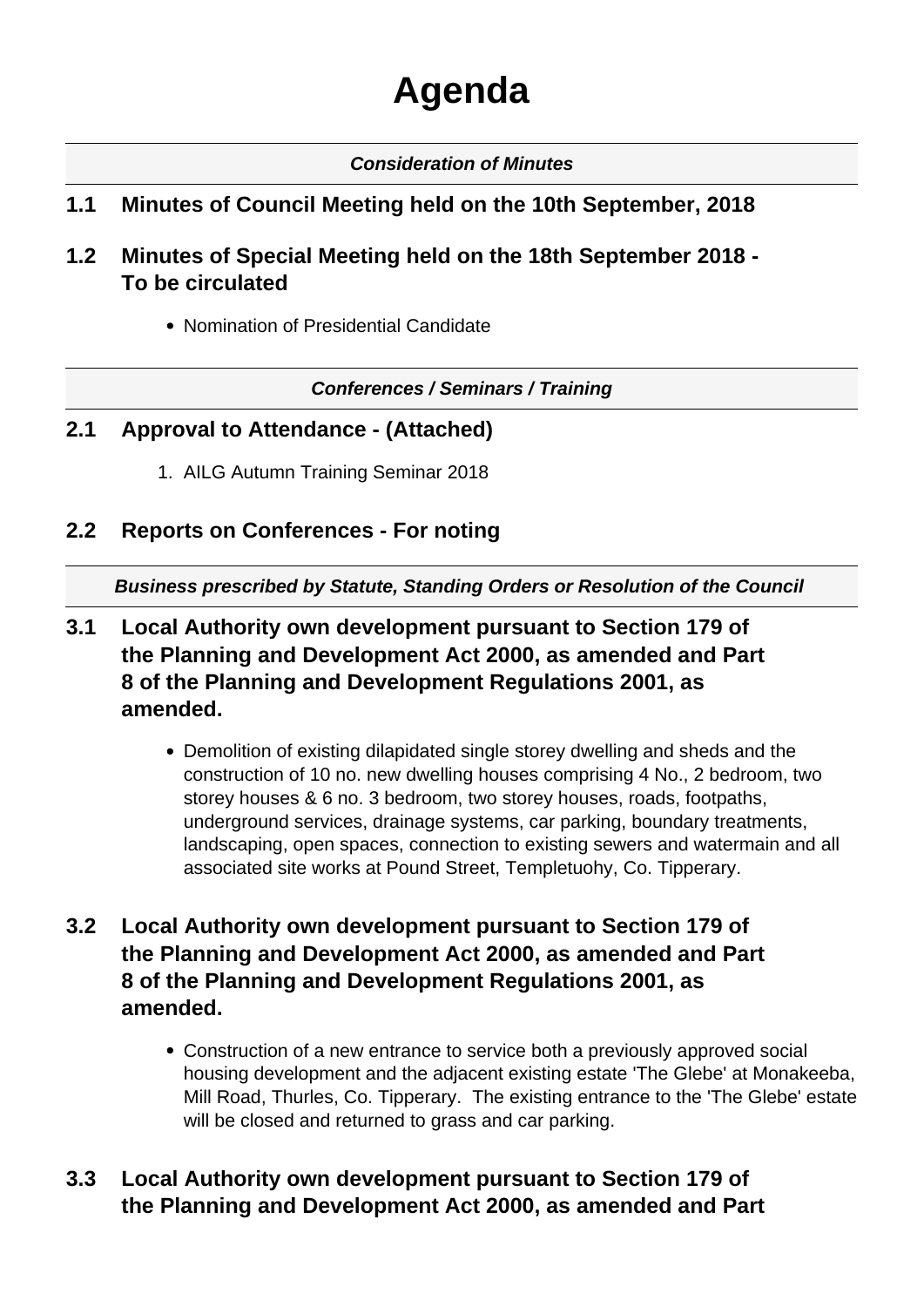## **8 of the Planning and Development Regulations 2001, as amended - For Noting.**

- 18 no. dwellings consisting of 6 no. 3 bedroom 2 storey houses, 8 no. 2 bedroom 2 storey houses, 4 no. 2 bedroom single storey houses, boundary treatments, connection to existing sewers and watermain, green area and all associated site works, on 4 no. sites in an existing residential estate at Cormack Drive, Nenagh, Co. Tipperary. The existing infrastructure of roads, footpaths, underground services, drainage systems, landscaping and open spaces are all already in place.
	- Original Part VIII application previously advertised on 5th July 2018 was withdrawn owing to mapping error - Proposed scheme re-advertised 30th August 2018;
		- An error with labelling provided misleading information to any person viewing the information.
- **3.4 To consider and authorise an overdraft facility not exceeding €5,500,000 (five million and five hundred thousand euro) for the period ended 31st December 2019 - Report attached**

## **3.5 Section 183 Notice - Disposal of property at Gas House Lane, Cashel to Christopher Hayes**

Rectification of Title

## **3.6 Conferral of Civic Reception**

Tipperary U21 Hurling Team in recognition of wining the All Ireland U21 Championship 2018

**Consideration of Reports and Recommendations**

**4.1 Consideration of Management Report as per Section 136 (2) of the Local Government Act, 2001, as amended by the Local Government Reform Act, 2014 - report attached**

- 1. Roads, Transportation, Health & Safety
- 2. Planning, Emergency Services and Libraries
- 3. Finance and Information Technology

## **4.2 Draft Policy on Local Improvement Schemes - Report Attached**

To consider and approve Draft Policy on Local Improvement Schemes

**To receive Presentation or attendance by outside bodies**

## **5.1 Presentation by Comhairle na nOg**